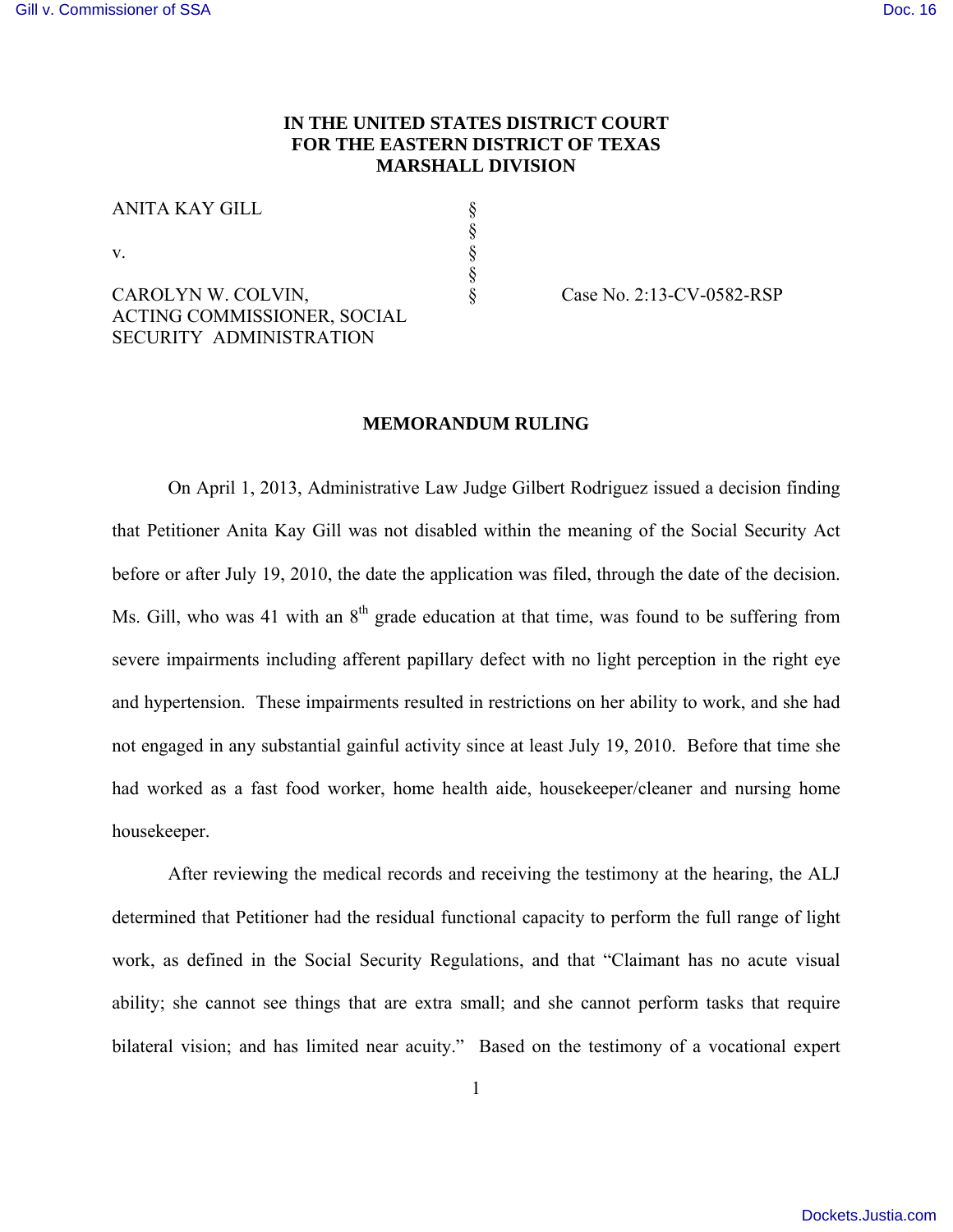witness, the ALJ determined that Petitioner could perform the requirements of her past relevant work as a housekeeper/cleaner, and further found in the alternative that she can perform certain other jobs that exist in substantial numbers in the national economy, such as cafeteria attendant, poultry processor, and assembler of small products. This finding resulted in the determination that Petitioner was not entitled to supplemental security income (SSI) benefits. Petitioner appealed this finding to the Appeals Council, which denied review on July 16, 2013. Petitioner timely filed this action for judicial review seeking remand of the case for award of benefits.

This Court's review is limited to a determination of whether the Commissioner's final decision is supported by substantial evidence on the record as a whole and whether the Commissioner applied the proper legal standards in evaluating the evidence. See *Martinez v. Chater*, 64 F.3d 172, 173 (5th Cir.1995); *Greenspan v. Shalala*, 38 F.3d 232, 236 (5th Cir.1994), cert. denied, 514 U.S. 1120, 115 S.Ct. 1984, 131 L.Ed.2d 871 (1995). Substantial evidence is more than a scintilla, but can be less than a preponderance, and is such relevant evidence as a reasonable mind might accept as adequate to support a conclusion*. Ripley v. Chater*, 67 F.3d 552, 555 (5th Cir.1995). A finding of no substantial evidence will be made only where there is a "conspicuous absence of credible choices" or "no contrary medical evidence." *Abshire v. Bowen*, 848 F.2d 638, 640 (5th Cir.1988) (citing *Hames v. Heckler*, 707 F.2d 162, 164 (5th Cir.1983)). In reviewing the substantiality of the evidence, a court must consider the record as a whole and "must take into account whatever in the record fairly detracts from its weight." *Singletary v. Bowen,* 798 F.2d 818, 823 (5th Cir.1986).

Plaintiff raises four issues on this appeal:

1. The Administrative Law Judge's decision was not supported by substantial evidence as the evidence shows plaintiff meets listing 12.04 and 12.06.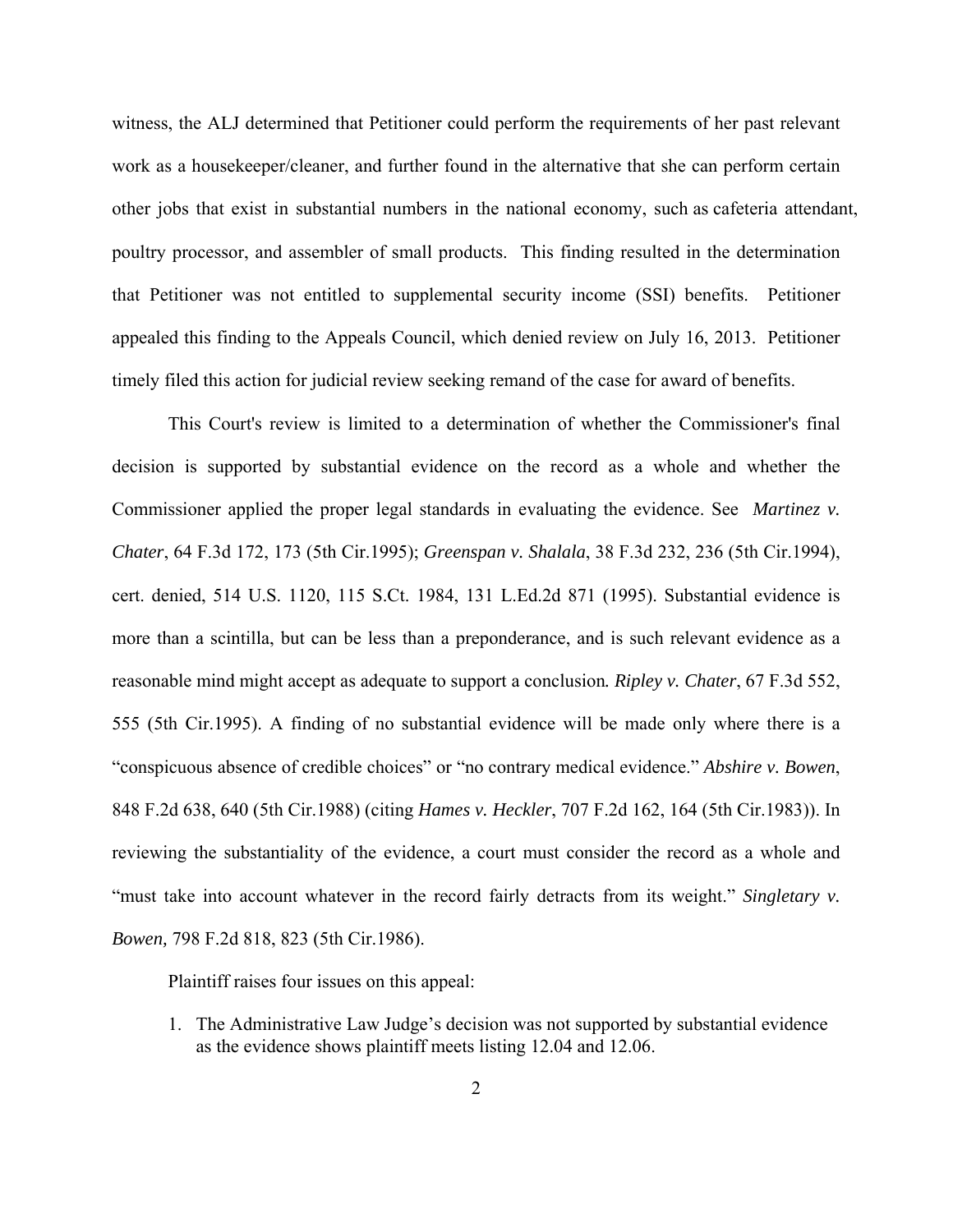- 2. The Administrative Law Judge's decision was not supported by substantial evidence as plaintiff suffers from a combination of impairments that show she is disabled.
- 3. The Administrative Law Judge erred in discrediting the opinion of Betty Feir, PhD.
- 4. The Administrative Law Judge erred in failing to present a complete hypothetical to the V.E. to include plaintiff's mental impairments.

## *Issue No. 1:*

Plaintiff contends that the ALJ erred in not finding that Plaintiff's impairments meet or medically equal the requirements of one of the listed impairments in Listing 12.04 or 12.06, leading to a finding of disability at Step Three. The Listings are generally exacting and a claimant bears the burden of proving that she meets each of the requirements. Section 12 of the Listings deals with mental disabilities, and 12.04 covers affective disorders while 12.06 covers anxiety-related disorders.

The ALJ found that Plaintiff had no mental limitations. Tr. 16. He noted that "the claimant has never had mental health treatment." Tr. 18. "With the exception of a single instance where the claimant felt anxious during an enclosed MRI, she has never complained of anxiety or depression. To the extent that the claimant's self-report of decreased activities and malaise could be construed as psychological complaints, she has only exhibited these symptoms once in the record, and no objective findings or psychiatric diagnoses were made during that visit. In short, there is no evidence prior to her representative-referred examination with Dr. Feir of any mental impairments." Tr. 18.

Plaintiff carefully discusses the legal requirements of the two Listings at issue, but offers almost no evidence in the record to satisfy those requirements, other than the report of Dr. Feir, which is addressed below. The ALJ, by contrast, conducted a very thorough and compelling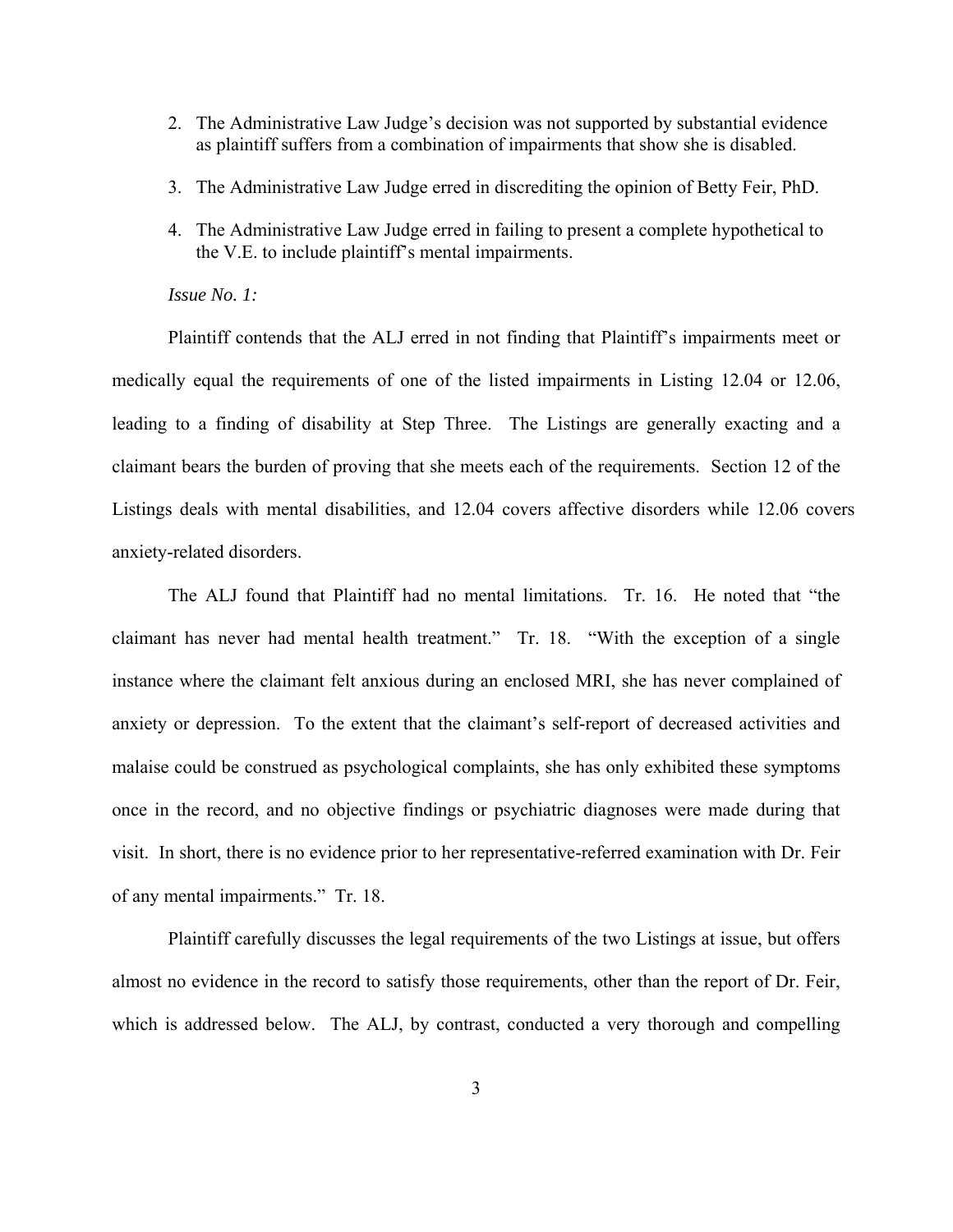review of all of the medical evidence, the testimony by the Plaintiff, the statements of her friends and family, and the ALJ's personal observations of the Plaintiff during the hearing. Each of the Listings requires "medically documented persistence" of the relevant syndrome, along with evidence of specifically listed symptoms or affects on the claimant's ability to perform certain functions. *See* 20 C.F.R. Part 404, subpart P, appendix 1, 12.04, 12.06. The Court finds that the testimony of the Plaintiff, discussed in the Plaintiff's Brief does not come close to satisfying the requirements of the Listings, especially the requirement of medically documented persistence, nor can the Court find such evidence in its review of the record. Accordingly, Plaintiff is not entitled to relief on this issue.

### *Issue No. 2:*

Despite the description of this issue in the heading, the argument in the Plaintiff's Brief concerns the ALJ's decision to discount Plaintiff's complaints of pain and other disabling symptoms. The Court notes that, while the ALJ has great discretion in weighing the evidence and determining credibility, there are parameters governing those findings. For instance, in Social Security Ruling 96-7, the Commissioner clarified that:

It is not sufficient for the adjudicator to make a single, conclusory statement that "the individual's allegations have been considered" or that "the allegations are (or are not) credible." It is also not enough for the adjudicator simply to recite the factors that are described in the regulations for evaluating symptoms. The determination or decision must contain specific reasons for the finding on credibility, supported by the evidence in the case record, and must be sufficiently specific to make clear to the individual and to any subsequent reviewers the weight the adjudicator gave to the individual's statements and the reasons for that weight.

A review of the ALJ's opinion, especially at pages 9 to 12, shows that the ALJ did perform the required analysis of the record and give the specific reasons for his credibility determination. The Court finds that the record, and particularly the medical evidence, amply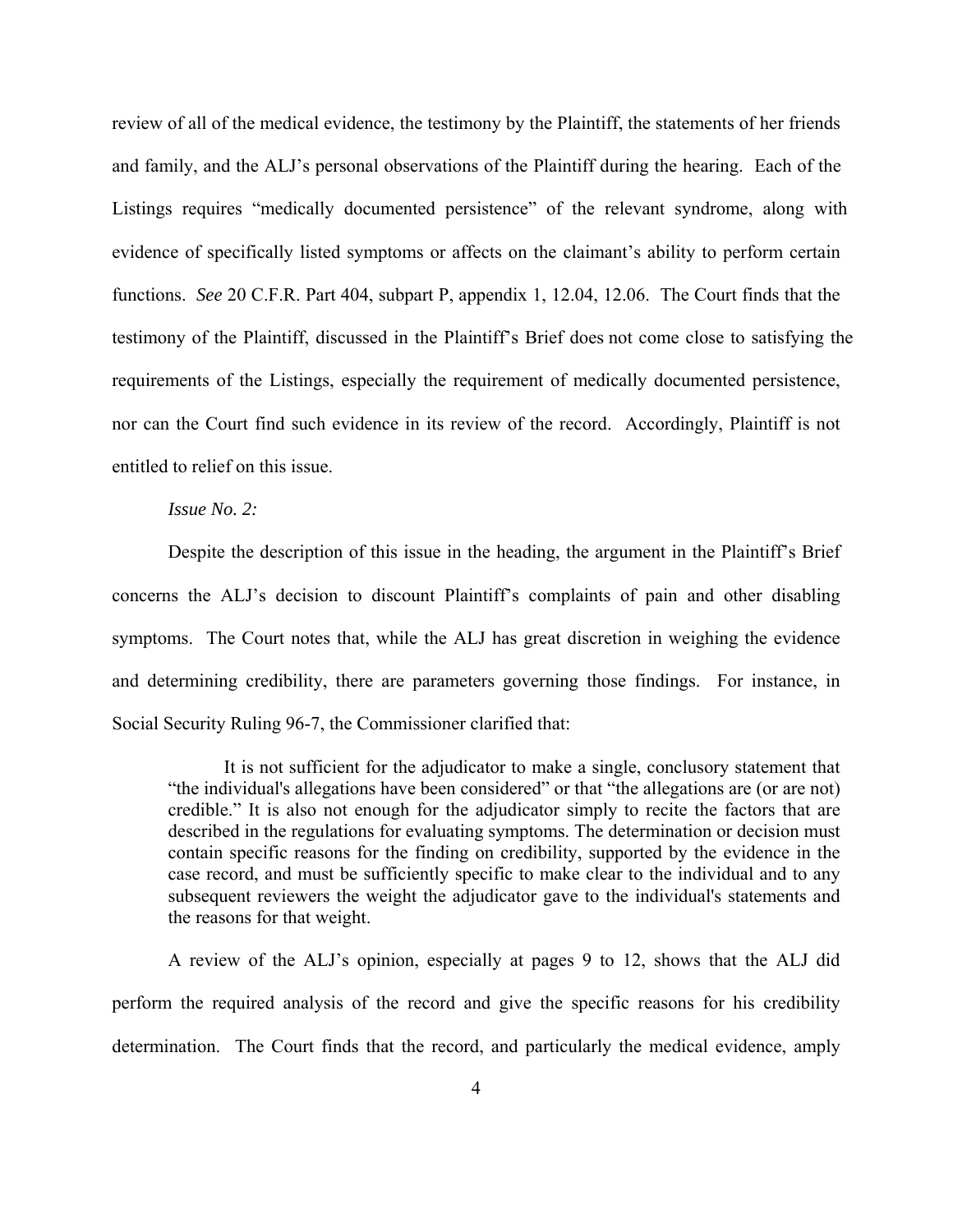supports the ALJ's finding that the Plaintiff's complaints of pain and disabling symptoms were not fully credible. The Court has also reviewed the testimony of the Plaintiff and finds that it is consistent with the findings of the ALJ and does not support credible limitations beyond those provided for in the residual functional capacity assessed by the ALJ. Accordingly, Plaintiff has not shown entitlement to relief on this issue.

### *Issue No. 3:*

After the hearing with the ALJ, Plaintiff's counsel had Plaintiff evaluated by Dr. Betty Feir, a clinical psychologist. Dr. Feir's four-page report consists entirely of a single interview with Plaintiff, without any testing or the review of other medical records. The report recounts that Plaintiff has only had mental health treatment once, 15 years ago, after she tried to kill herself with alcohol and pills. Tr. 169. The account is confused and centers on Plaintiff walking down a road in a small Missouri town and almost being hit by a car. Later in the report, Plaintiff is noted to have said that she has had suicidal thoughts but "has never made an attempt and does not have a plan." Tr. 171. As observed by the ALJ, there is very little in the report to support the diagnosis of depressive disorder and anxiety disorder. Given that Dr. Feir did not prescribe or even recommend any treatment, and described her undertaking as an evaluation, there is a serious question whether she should be deemed a treating physician within the meaning of SSR 96-2p. However, to the extent she does qualify as such, the ALJ set forth a detailed and wellconsidered statement of his reasons for discounting her findings. Tr. 19-21. Accordingly, Plaintiff has not shown entitlement to relief on this issue.